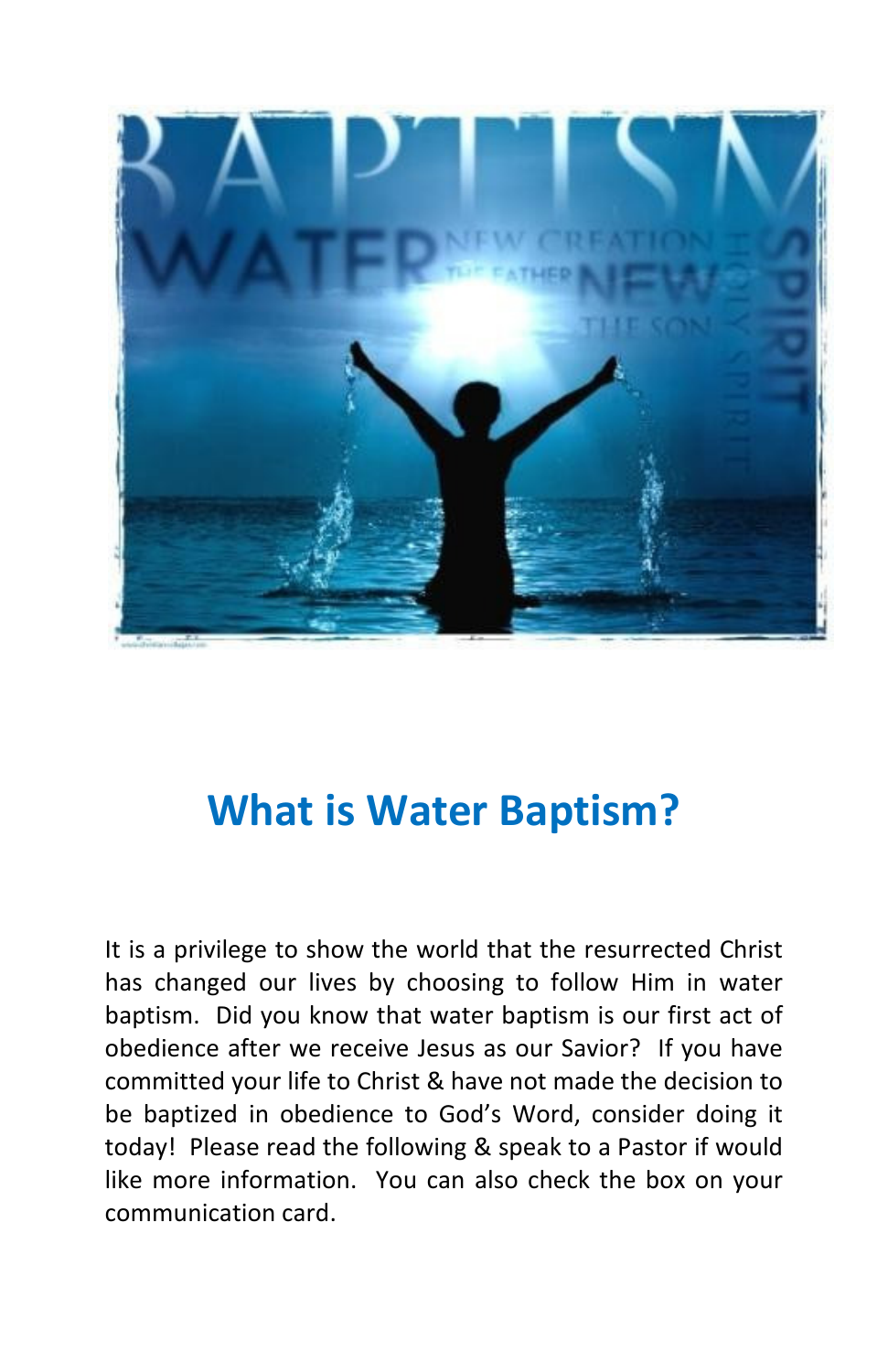Water baptism is a ceremony that symbolizes the start of our spiritual life. After a person becomes a Christ-follower (by confessing and repenting of their sins & trusting in the sacrificial death & resurrection of Jesus), they are to follow Jesus' command to be baptized in water. follower (by<br>sting in the<br>re to follow<br>ave become<br>It <u>does not</u>

Water Baptism is something we do because we have become Christians and have been forgiven by the Lord. It does not "wash away" our sin: Jesus alone does that. It is rather a sign of what Jesus has already done.

The symbolism in Water Baptism is very important. During baptism, a person is gently lowered into the water and then raised up. This reminds us of Jesus dying and being placed in the tomb, only to rise up from the dead in victory! Water Baptism is indentifying with the death & resurrection of the Lord Jesus Christ. It is a powerful image that all believers are "dead to sin" and "alive in Christ."



Water Baptism is for all those who have made a conscious decision to receive Jesus as their Lord & Savior. After someone has become a believer, baptism needs to be done as soon as possible. People of all ages have been baptized. As with the taking of Holy Communion, if a child becomes a believer and wants to be baptized, it is up to the parent to discern their level of understanding. A person of any age who truly understands the symbolism and wants to be baptized to show what Christ has already done within them needs to be baptized. Parents may seek pastoral counsel to help determine their child's readiness for water baptism. l of understanding. A person of any age who<br>s the symbolism and wants to be baptized to<br>t has already done within them <u>needs</u> to be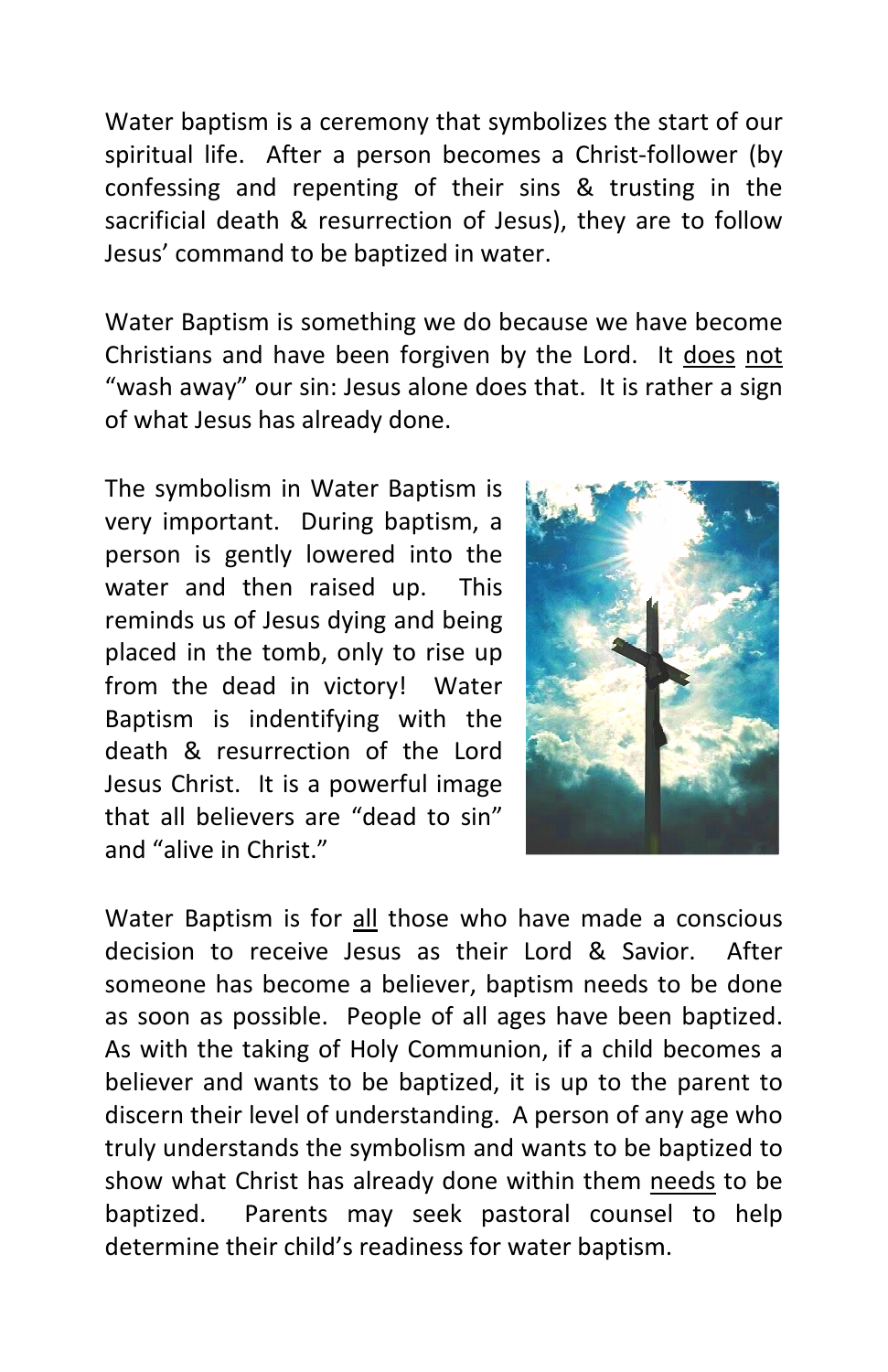## Water Baptism is…

## 1. a step of obedience

Water Baptism follows the command of the Lord Jesus.

"Therefore, go and make disciples of all the nations, baptizing them in the name of the Father and the Son and the Holy Spirit." - **Matthew 28:19 (NLT)**

If Jesus is our Lord (or 'Boss') and He says to be baptized, the only response a Christ-follower can have is "Yes!"

#### 2. a symbol of our salvation

Water Baptism is an outward sign of an inward change.

"... when we were joined with Christ Jesus in baptism, we joined him in his death… For we died and were buried with Christ by baptism. And just as Christ was raised from the dead by the glorious power of the Father, now we also may live new lives." - **Romans 6:3-4 (NLT)**

> Water Baptism unites us to Christ's death, burial, and resurrection.

#### 3. a sign that we have joined "the church"

Water Baptism means identifying with Christ and His church.

"For you are all children of God through faith in Christ Jesus. And all who have been united with Christ in baptism have put on the character of Christ, like putting on new clothes. There is no longer Jew or Gentile, slave or free, male and female. For you are all one in Christ Jesus." - **Galatians 3:26-28 (NLT)**

> Water Baptism serves as our public testimony of faith in Him.